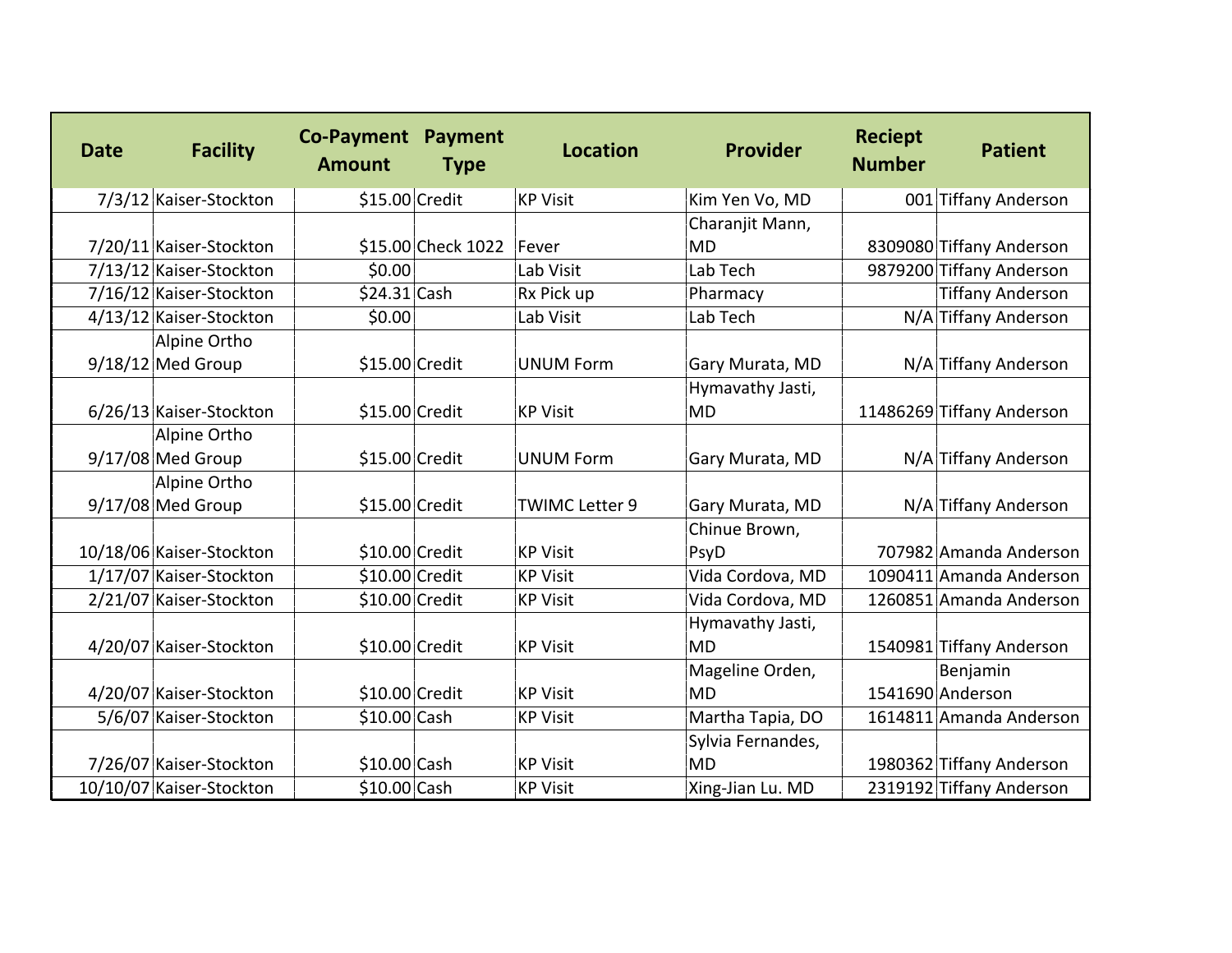| <b>Date</b> | <b>Facility</b>          | <b>Co-Payment Payment</b><br><b>Amount</b> | <b>Type</b> | <b>Location</b>          | Provider                | <b>Reciept</b><br><b>Number</b> | <b>Patient</b>           |
|-------------|--------------------------|--------------------------------------------|-------------|--------------------------|-------------------------|---------------------------------|--------------------------|
|             |                          |                                            |             | <b>Chronic Pain</b>      |                         |                                 |                          |
|             | 11/21/07 Kaiser-Stockton | \$10.00 Credit                             |             | Acupuncture              | Paul Simon, L. AC       |                                 | 2513256 Tiffany Anderson |
|             |                          |                                            |             | <b>Chronic Pain</b>      |                         |                                 |                          |
|             | 12/3/07 Kaiser-Stockton  | \$10.00 Cash                               |             | Acupuncture              | Paul Simon, L. AC       |                                 | 2559996 Tiffany Anderson |
|             | 12/11/07 Kaiser-Stockton | \$10.00 Cash                               |             | Physical Therapy         | Kristy Nguyen, P.T.     |                                 | 2593214 Tiffany Anderson |
|             |                          |                                            |             | <b>Chronic Pain Care</b> |                         |                                 |                          |
|             |                          |                                            |             | Management -             |                         |                                 |                          |
|             |                          |                                            |             | <b>Health Psychology</b> | Monica, Foster-         |                                 |                          |
|             | 12/11/07 Kaiser-Stockton | \$0.00 N/A                                 |             | <b>Clinic Visit</b>      | Wells, Ph.D             |                                 | 2593214 Tiffany Anderson |
|             |                          |                                            |             | Chronic Pain             |                         |                                 |                          |
|             | 1/7/08 Kaiser-Stockton   | \$15.00 Cash                               |             | Acupuncture              | Paul Simon, L. AC       |                                 | 2693409 Tiffany Anderson |
|             | 1/10/08 Kaiser-Stockton  | \$15.00 Cash                               |             | <b>KP Visit</b>          | Vida Cordova, MD        |                                 | 2711457 Amanda Anderson  |
|             | 1/15/08 Kaiser-Stockton  | \$0.00 N/A                                 |             | Allergy Injection        | <b>Injection Clinic</b> |                                 | N/A Tiffany Anderson     |
|             | 1/17/08 Kaiser-Stockton  | \$15.00 Credit                             |             | Physical Therapy         | Kristy Nguyen, P.T.     |                                 | 2748037 Tiffany Anderson |
|             | 2/2/08 Kaiser-Stockton   | \$15.00 Cash                               |             | <b>KP Visit</b>          | Xing-Jian Lu. MD        |                                 | 2819947 Tiffany Anderson |
|             |                          |                                            |             | <b>Chronic Pain</b>      |                         |                                 |                          |
|             | 2/6/08 Kaiser-Stockton   | $$15.00$ Credit                            |             | Acupuncture              | Paul Simon, L. AC       |                                 | 2840623 Tiffany Anderson |
|             | 2/19/08 Kaiser-Stockton  | \$15.00 Credit                             |             | Physical Therapy         | Dewey Blevins P.T.      |                                 | 2899105 Tiffany Anderson |
|             |                          |                                            |             | <b>Chronic Pain</b>      |                         |                                 |                          |
|             | 2/21/08 Kaiser-Stockton  | \$15.00 Credit                             |             | Acupuncture              | Paul Simon, L. AC       |                                 | 2912336 Tiffany Anderson |
|             |                          |                                            |             | Chronic Pain Care        |                         |                                 |                          |
|             |                          |                                            |             | Management -             |                         |                                 |                          |
|             |                          |                                            |             | <b>Health Psychology</b> | Monica, Foster-         |                                 |                          |
|             | 3/7/08 Kaiser-Stockton   | $$0.00 \text{ N/A}$                        |             | <b>Clinic Visit</b>      | Wells, Ph.D             |                                 | N/A Tiffany Anderson     |
|             | 5/24/08 Kaiser-Stockton  | \$15.00 Credit                             |             | <b>KP Visit</b>          | Lorna Agoo, MD          |                                 | 3348457 Tiffany Anderson |
|             |                          |                                            |             |                          | Charles Chao-Hua        |                                 |                          |
|             | 5/27/08 Kaiser-Stockton  | \$15.00 Credit                             |             | <b>KP Visit</b>          | Yang, DO                |                                 | 3350436 Tiffany Anderson |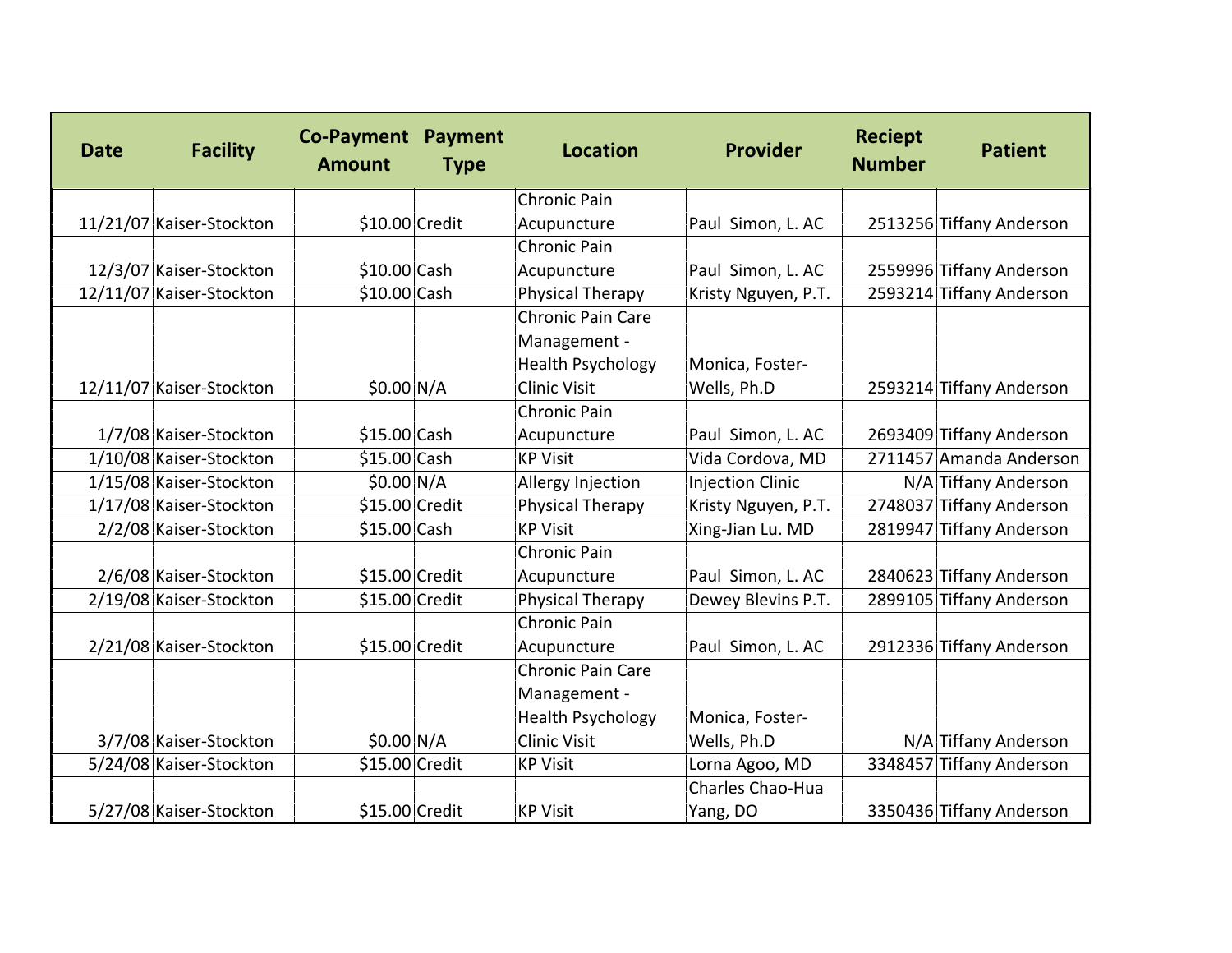| <b>Date</b> | <b>Facility</b>         | <b>Co-Payment Payment</b><br><b>Amount</b> | <b>Type</b> | <b>Location</b>          | Provider          | <b>Reciept</b><br><b>Number</b> | <b>Patient</b>           |
|-------------|-------------------------|--------------------------------------------|-------------|--------------------------|-------------------|---------------------------------|--------------------------|
|             |                         |                                            |             |                          | Aung Aung Htoon,  |                                 |                          |
|             | 5/28/08 Kaiser-Stockton | \$15.00 Credit                             |             | <b>KP Visit</b>          | <b>MD</b>         |                                 | 3359990 Tiffany Anderson |
|             |                         |                                            |             |                          | Agnieszka Lech,   |                                 |                          |
|             | 6/7/08 Kaiser-Stockton  | \$15.00 Credit                             |             | <b>KP Visit</b>          | <b>MD</b>         |                                 | 3406394 Tiffany Anderson |
|             | 6/28/08 Kaiser-Stockton | \$15.00 Credit                             |             | <b>KP Visit</b>          | Dangci Xie, MD    |                                 | 3496385 Tiffany Anderson |
|             |                         |                                            |             |                          | Hymavathy Jasti,  |                                 |                          |
|             | 7/28/08 Kaiser-Stockton | \$15.00 Credit                             |             | <b>KP Visit</b>          | <b>MD</b>         |                                 | 3619373 Tiffany Anderson |
|             |                         |                                            |             | <b>Chronic Pain Care</b> |                   |                                 |                          |
|             | 9/9/08 Kaiser-Stockton  | \$15.00 Cash                               |             | Management               | Alex Phan, MD     |                                 | N/A Tiffany Anderson     |
|             | 9/15/08 Kaiser-Stockton | \$15.00 Credit                             |             | <b>KP Visit</b>          | Paul Simon, L. AC |                                 | 3834693 Tiffany Anderson |
|             |                         |                                            |             |                          | Hymavathy Jasti,  |                                 |                          |
|             | 9/16/08 Kaiser-Stockton | \$15.00 Credit                             |             | <b>KP Visit</b>          | MD                |                                 | 3841094 Tiffany Anderson |
|             |                         |                                            |             |                          | Lynn Soares       |                                 |                          |
|             | 9/26/08 Kaiser-Stockton | \$15.00 Cash                               |             | <b>KP Visit</b>          | Grismore          |                                 | 3891927 Tiffany Anderson |
|             |                         |                                            |             |                          | Hymavathy Jasti,  |                                 |                          |
|             | 2/12/09 Kaiser-Stockton | $$15.00$ Credit                            |             | <b>KP Visit</b>          | <b>MD</b>         |                                 | 4494948 Tiffany Anderson |
|             |                         |                                            |             | Chronic Pain Care        |                   |                                 |                          |
|             |                         |                                            |             | Management -             |                   |                                 |                          |
|             |                         |                                            |             | <b>Health Psychology</b> | Monica, Foster-   |                                 |                          |
|             | 2/12/09 Kaiser-Stockton | $$0.00 \, N/A$                             |             | <b>Clinic Visit</b>      | Wells, Ph.D       |                                 | N/A Tiffany Anderson     |
|             |                         |                                            |             |                          | Hymavathy Jasti,  |                                 |                          |
|             | 3/5/09 Kaiser-Stockton  | \$15.00 Credit                             |             | <b>KP Visit</b>          | <b>MD</b>         |                                 | 4594277 Tiffany Anderson |
|             |                         |                                            |             |                          | Hymavathy Jasti,  |                                 |                          |
|             | 7/10/09 Kaiser-Stockton | \$15.00 Credit                             |             | <b>KP Visit</b>          | <b>MD</b>         |                                 | 5179864 Tiffany Anderson |
|             |                         |                                            |             |                          | Hymavathy Jasti,  |                                 |                          |
|             | 7/21/09 Kaiser-Stockton | \$15.00 Credit                             |             | <b>KP Visit</b>          | <b>MD</b>         |                                 | 5220757 Tiffany Anderson |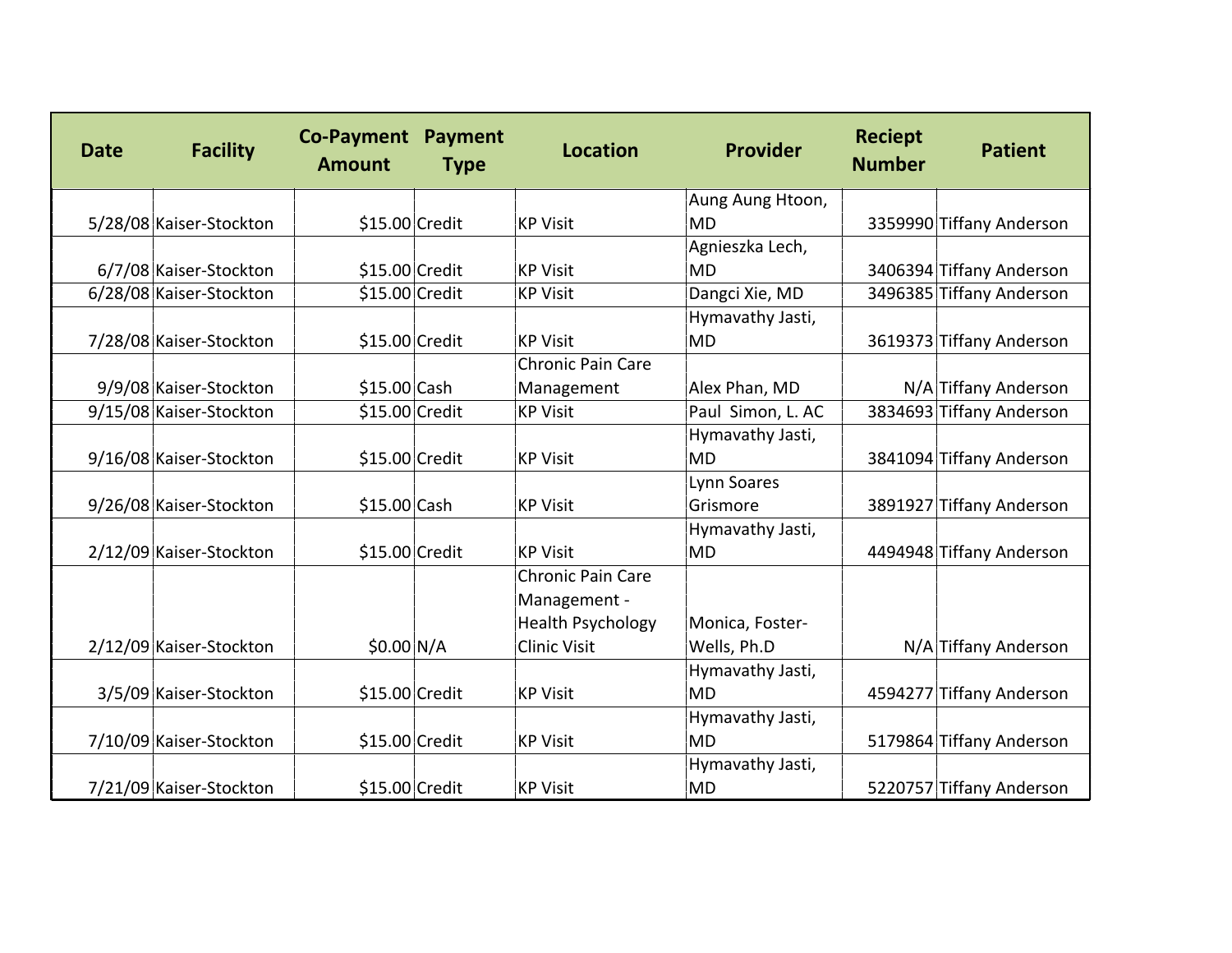| <b>Date</b> | <b>Facility</b>          | <b>Co-Payment Payment</b><br><b>Amount</b> | <b>Type</b> | <b>Location</b>           | Provider            | <b>Reciept</b><br><b>Number</b> | <b>Patient</b>           |
|-------------|--------------------------|--------------------------------------------|-------------|---------------------------|---------------------|---------------------------------|--------------------------|
|             |                          |                                            |             |                           | Karen               |                                 |                          |
|             | 7/27/09 Kaiser-Stockton  | $$0.00 \, N/A$                             |             | Physical Therapy          | Messersmith, MD     |                                 | N/A Tiffany Anderson     |
|             |                          |                                            |             | <b>Chronic Pain Care</b>  |                     |                                 |                          |
|             | 9/15/09 Kaiser-Stockton  | $$15.00$ Credit                            |             | Management                | Alex Phan, MD       |                                 | 5472139 Tiffany Anderson |
|             | 10/28/09 Kaiser-Stockton | \$0.00 N/A                                 |             | <b>Acupuncture Class</b>  | N/A                 |                                 | N/A Tiffany Anderson     |
|             |                          |                                            |             |                           | Hymavathy Jasti,    |                                 |                          |
|             | 11/13/09 Kaiser-Stockton | \$15.00 Credit                             |             | <b>KP Visit</b>           | <b>MD</b>           |                                 | 5733606 Tiffany Anderson |
|             |                          |                                            |             |                           | Mitsuaka Kayne      |                                 |                          |
|             | 12/20/10 Kaiser-Stockton | \$15.00 Cash                               |             | <b>KP Visit</b>           | Ohata, PhD          |                                 | 7412722 Tiffany Anderson |
|             |                          |                                            |             |                           |                     |                                 |                          |
|             | 12/20/10 Kaiser-Stockton | \$15.00 Cash                               |             | <b>KP Visit</b>           | Gia Maria Gray, MD  |                                 | 7413722 Tiffany Anderson |
|             |                          |                                            |             |                           | Tawanda Adeshina,   |                                 |                          |
|             | 12/25/10 Kaiser-Stockton | \$15.00 Cash                               |             | <b>KP Visit</b>           | <b>MD</b>           |                                 | 7430325 Tiffany Anderson |
|             |                          |                                            |             |                           | Hymavathy Jasti,    |                                 |                          |
|             | 2/18/11 Kaiser-Stockton  | \$15.00 Cash                               |             | <b>KP Visit</b>           | <b>MD</b>           |                                 | 7663963 Tiffany Anderson |
|             |                          |                                            |             |                           | Charles Denman,     |                                 |                          |
|             | 4/27/11 Kaiser-Stockton  | \$15.00 Credit                             |             | <b>KP Visit</b>           | <b>MD</b>           |                                 | 7961929 Tiffany Anderson |
|             |                          |                                            |             |                           |                     |                                 |                          |
|             | 7/13/11 Kaiser-Stockton  | \$15.00 Credit                             |             | <b>KP Visit</b>           | Lilli Ann Reyes, MD |                                 | 8281715 Tiffany Anderson |
|             |                          |                                            |             | Treatment                 | Hymavathy Jasti,    |                                 |                          |
|             | 7/22/11 Kaiser-Stockton  | \$0.00 N/A                                 |             | Verification              | <b>MD</b>           |                                 | <b>Tiffany Anderson</b>  |
|             | 7/26/11 Kaiser-Stockton  | \$15.00 Credit                             |             | <b>KP Visit</b>           | Mya-Mya Win, MD     |                                 | 8334267 Tiffany Anderson |
|             |                          |                                            |             |                           | Charles             |                                 |                          |
|             | 8/3/11 Kaiser-Stockton   | \$15.00 Cash                               |             | <b>Ortho Consultation</b> | Buckerfield, MD     |                                 | 8367939 Tiffany Anderson |
|             | 8/9/11 Kaiser-Stockton   | \$0.00 N/A                                 |             | <b>MRI</b>                | Lab Tech            |                                 | N/A Tiffany Anderson     |
|             |                          |                                            |             |                           | Hymavathy Jasti,    |                                 |                          |
|             | 8/18/11 Kaiser-Stockton  | \$15.00 Credit                             |             | <b>KP Visit</b>           | <b>MD</b>           |                                 | 8431685 Tiffany Anderson |